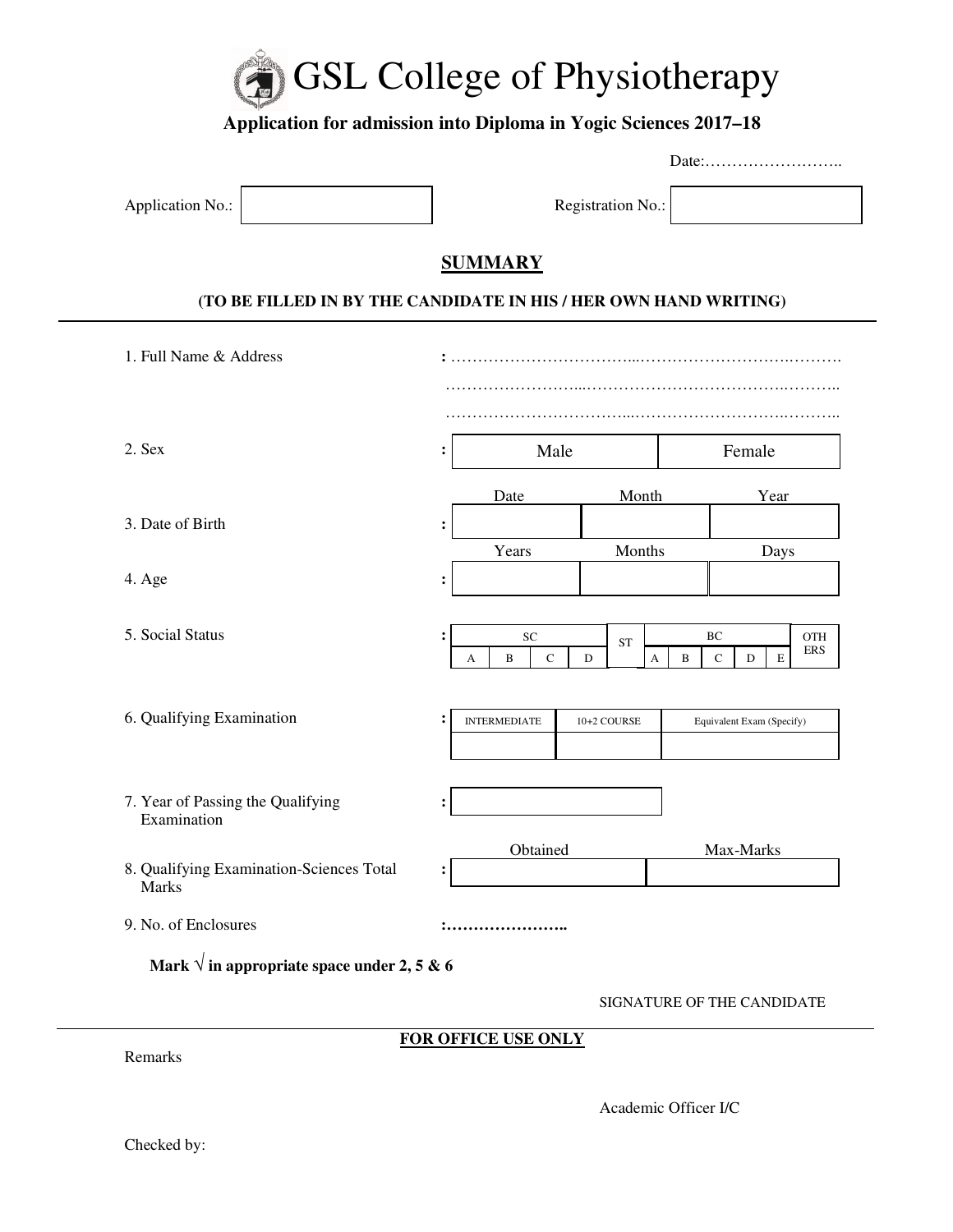

## **Application for admission into Diploma in Yogic Sciences 2017–18**

|                                                                      |                   | Date:                                                                                         |
|----------------------------------------------------------------------|-------------------|-----------------------------------------------------------------------------------------------|
| Application No.:                                                     | Registration No.: |                                                                                               |
| Total No. of enclosures ()                                           |                   | Passport size photo<br>attested by<br>Gazetted Officer /<br>Principal of<br>concerned college |
| Read the Regulations carefully before filling up of the application: |                   | where applicant<br>studied last                                                               |
| <b>NOTE:</b>                                                         |                   |                                                                                               |

- **a)** Filled application forms shall be submitted in person to the **Admission Cell, Office of the Principal, GSL College of Physiotherapy, NH 16, Lakshmipuram, Rajamahendravaram. 533296, Andhra Pradesh** on or before **1600 hr on 26th December 2017**
- b) Applications unaccompanied by required certificates or applications with incomplete entries and ineligible applications shall stand rejected automatically. Please do not leave any column blank. Where information is NIL write NO / NIL.
- **c) Applications of the candidates who furnish incorrect information, enclose false / incorrect certificate or approach through agents shall stand rejected automatically.**
- d) Application shall be filled in English by the candidate in his / her own handwriting.
- e) No enclosures will be accepted after submission of application form.
- f) The cover must be super scribed "**For Admission into I year Diploma in Yogic Course–2017-18".**

| $\mathbf{1}$ | <b>Full Name</b> | (IN BLOCK LETTERS AS ENTERED IN<br><b>INTERMEDIATE OR EQUIVALENT</b><br><b>CERTIFICATE</b> ) |  |  |      |        |  |
|--------------|------------------|----------------------------------------------------------------------------------------------|--|--|------|--------|--|
| 2.<br>3.     | <b>Sex</b>       |                                                                                              |  |  | Male | Female |  |
|              |                  | a) Name of the Father / Mother                                                               |  |  |      |        |  |
|              |                  |                                                                                              |  |  |      |        |  |
| 4.           |                  | Occupation of the parent / guardian                                                          |  |  |      |        |  |
| 5.           |                  | Date of Birth as entered in SSC or equivalent<br>Examination (Proof to be submitted)         |  |  |      |        |  |
| 6.           | Age              |                                                                                              |  |  |      |        |  |
| 7.           |                  | Address (Complete Postal Address)                                                            |  |  |      |        |  |
|              | i.               | $D/\sigma$ . / $S/\sigma$ . / $C/\sigma$ .                                                   |  |  |      |        |  |
|              | ii.              | D.No. / H.No.                                                                                |  |  |      |        |  |
|              | iv.              | Village / Town / City                                                                        |  |  |      |        |  |
|              | V.               | District / State                                                                             |  |  |      |        |  |
|              | vi.              | Pin Code                                                                                     |  |  |      |        |  |
|              | vii.             | Phone No with STD Code                                                                       |  |  |      |        |  |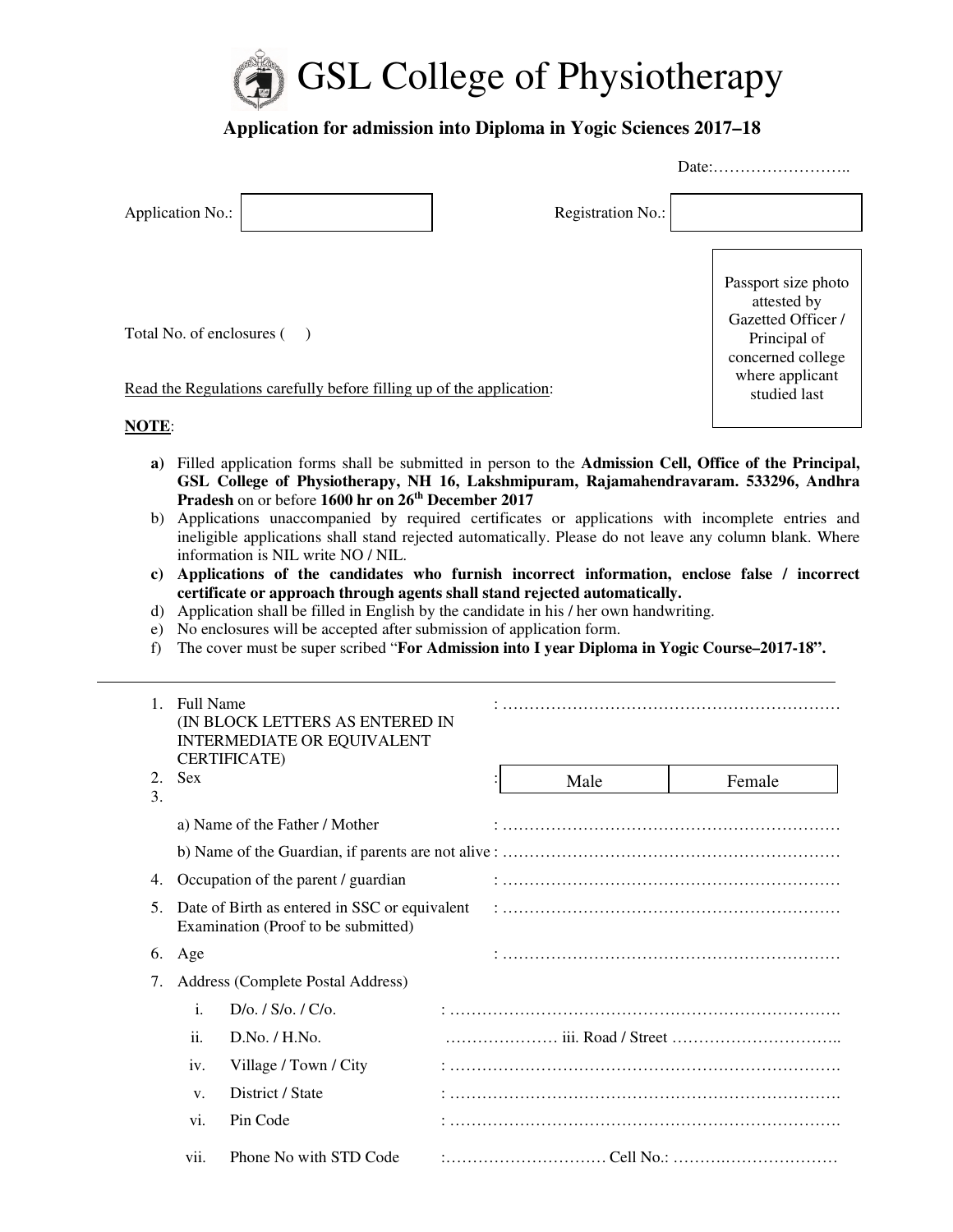| 8. | Place of Birth                                                                         |                |                        |      |
|----|----------------------------------------------------------------------------------------|----------------|------------------------|------|
| 9. | Mother Tongue                                                                          | $\ddot{\cdot}$ |                        |      |
|    | 10. a) Nationality and Religion                                                        | $\ddot{\cdot}$ |                        |      |
|    | b) Native District and State                                                           |                |                        |      |
|    |                                                                                        |                | <b>Qualifying Exam</b> | Date |
|    | <b>11. EDUCATIONAL QUALIFICATIONS</b><br>Particulars of Qualifying examinations        |                |                        |      |
|    | Name of Qualifying Examination<br>i.<br>(Indicate the month and year of<br>Appearance) |                |                        |      |
|    | ii.<br>H.T.No., Subjects, Class or<br>Division in Examination                          |                |                        |      |
|    | Hall Ticket No.                                                                        |                |                        |      |
|    | Division / Class                                                                       |                |                        |      |
|    | <b>Optional Subjects</b>                                                               |                |                        |      |

12. Any other particulars the candidate desires to furnish :

#### **DOCUMENTS TO BE SUBMITTED ALONG WITH THE APPLICATION:**

- 1. Certified copy of the SSC or any equivalent examination showing date of birth and other particulars of the candidate.
- 2. Certified copy of Memorandum of Marks of the qualifying examination making eligible for admission.
- 3. Study & Conduct Certificate.
- 4. Transfer Certificate from Board of Intermediate Education
- 5. Migration Certificate (If applicable)
- 6. Equivalence Certificate (if applicable)
- 7. Passport Size Photographs 8 Nos.

#### **XEROX COPIES OF THE CERTIFICATES MUST BE ATTESTED BY GAZETTED OFFICER**

**--------------------------------------------------------------------------------------------------**